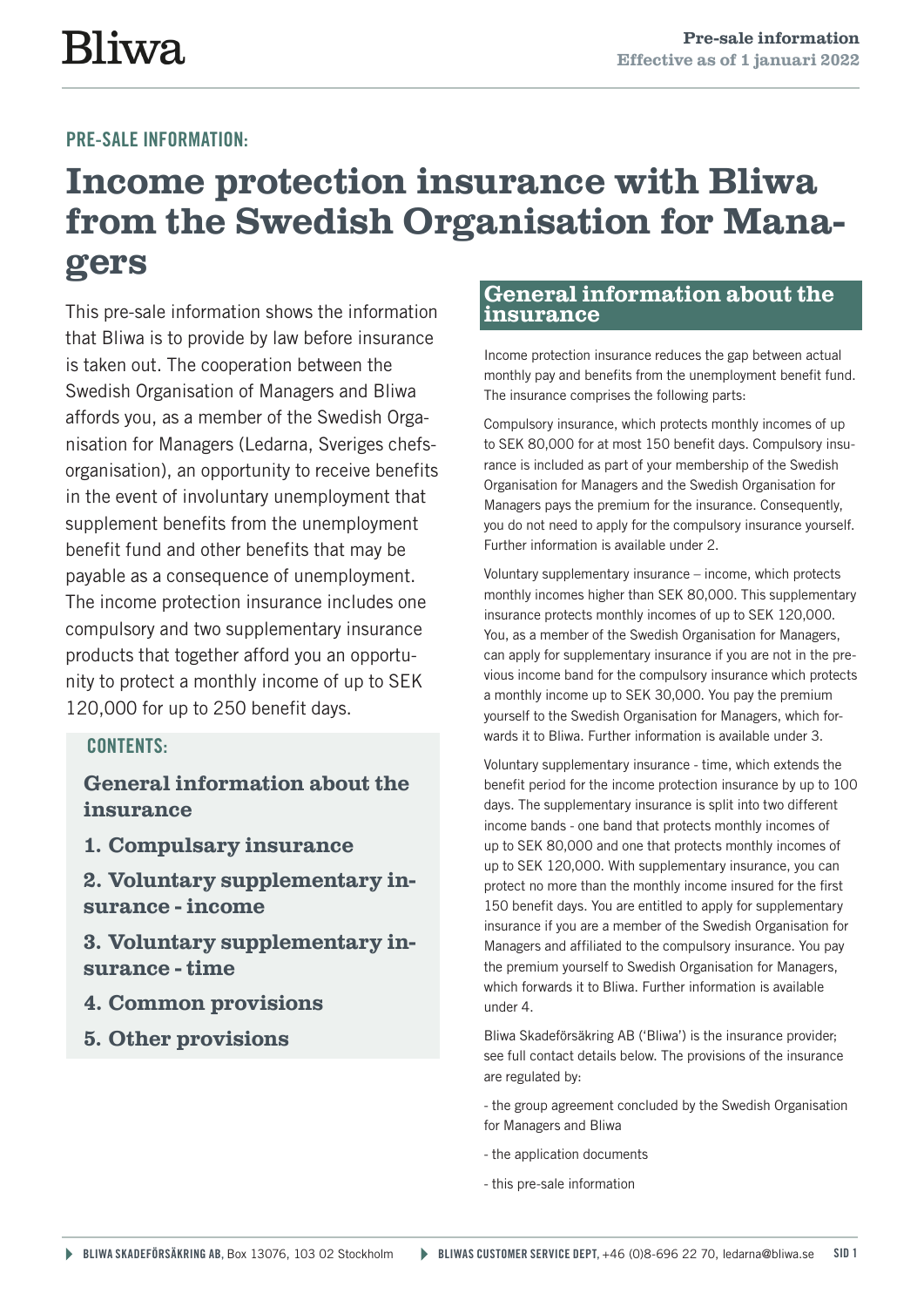- the full insurance conditions

- the insurance statement issued when the insurance was taken out, and subsequently if and when the insurance is amended in a significant way.

## **1. Compulsary insurance**

Compulsory insurance protects monthly incomes of up to SEK 80,000 and can provide you with benefits for at most 150 days. The Swedish Organisation for Managers will affiliate you to the compulsory insurance. Consequently you do not have to submit an application yourself. You are automatically affiliated to compulsory insurance if you are a member of the Swedish Organisation for Managers and have not attained the age of 65 (up to and including the month preceding the month in which you attain the age of 65). 'Member' in this document means a member of the Swedish Organisation for Managers who pays a membership charge and is not a passive member in the form of a student member or a retired member. The compulsory insurance applies for at most up to and including the month preceding the month in which you attain the age of 65.

The compulsory insurance is split into three income bands. It is only possible to be affiliated to the highest band for the compulsory insurance from and including 1 July 2014. This band protects monthly incomes between the benefit ceiling for the unemployment benefit fund and SEK 80,000.

## WHAT DOES THE COMPULSORY INSURANCE COST?

The Swedish Organisation for Managers pays the premium for the compulsory insurance to Bliwa. You can see how much your membership charge for the Swedish Organisation for Managers is at ledarna.se.

## **2. Voluntary supplementary insurance - income**

You apply for voluntary supplementary insurance - income yourself and pay the premium for this. Supplementary insurance enables you to protect a monthly income higher than SEK 80,000. This supplementary insurance protects monthly incomes of up to SEK 120,000. You must have a monthly income over SEK 80,000 and not have attained the age of 65 (up to and including the month preceding the month in which you attain the age of 65) when you apply for the insurance for it to be possible to grant supplementary insurance. You may not have been given notice of termination or be claiming unemployment benefit or activity support at the time of the application for supplementary insurance. Nor may you be in any of the previous income bands for compulsory insurance which protected

salaries up to SEK 30,000. Another precondition for being able to affiliate to voluntary supplementary insurance is that you are permanently resident in Sweden.

The insurance will enter into force on the date on which your insurance application is received by Bliwa subject to the precondition that the premium is subsequently paid on time and the other conditions are satisfied. If you become unemployed and are entitled to benefits from the compulsory insurance, you are also entitled to benefits from the supplementary insurance for the same period during which benefits are being paid from the compulsory insurance. This applies subject to the precondition that the conditions for entitlement to benefits have been satisfied. Supplementary insurance applies for at most up to and including the month preceding the month in which you attain the age of 65. To be entitled to benefits from the

supplementary insurance you must, in addition to the other conditions, satisfy the requirement regarding the qualification period. The qualification period is 12 months, which means that you must have been covered by both the supplementary insurance and the compulsory insurance and also have been a member of the Swedish Organisation for Managers for the past 12 months preceding the start of your unemployment. Nor may you have made any claim for unemployment benefit or activity support during the 12 months immediately preceding the start of your unemployment.

The supplementary insurance applies without its own qualification period provided you apply for it within three months from the latest of the following two points in time:

- you became aware of the change in income that qualified you to apply for supplementary insurance

- the new income that qualified you to apply for the supplementary insurance started to apply.

A qualification period of 12 months applies for the supplementary insurance if you do not apply for supplementary insurance within this period.

## WHAT DOES SUPPLEMENTARY INSURANCE - IN-COME COST?

You pay the premium to the Swedish Organisation for Managers, which forwards your payment to Bliwa. The monthly premium for supplementary insurance - income is SEK 175 for 2021.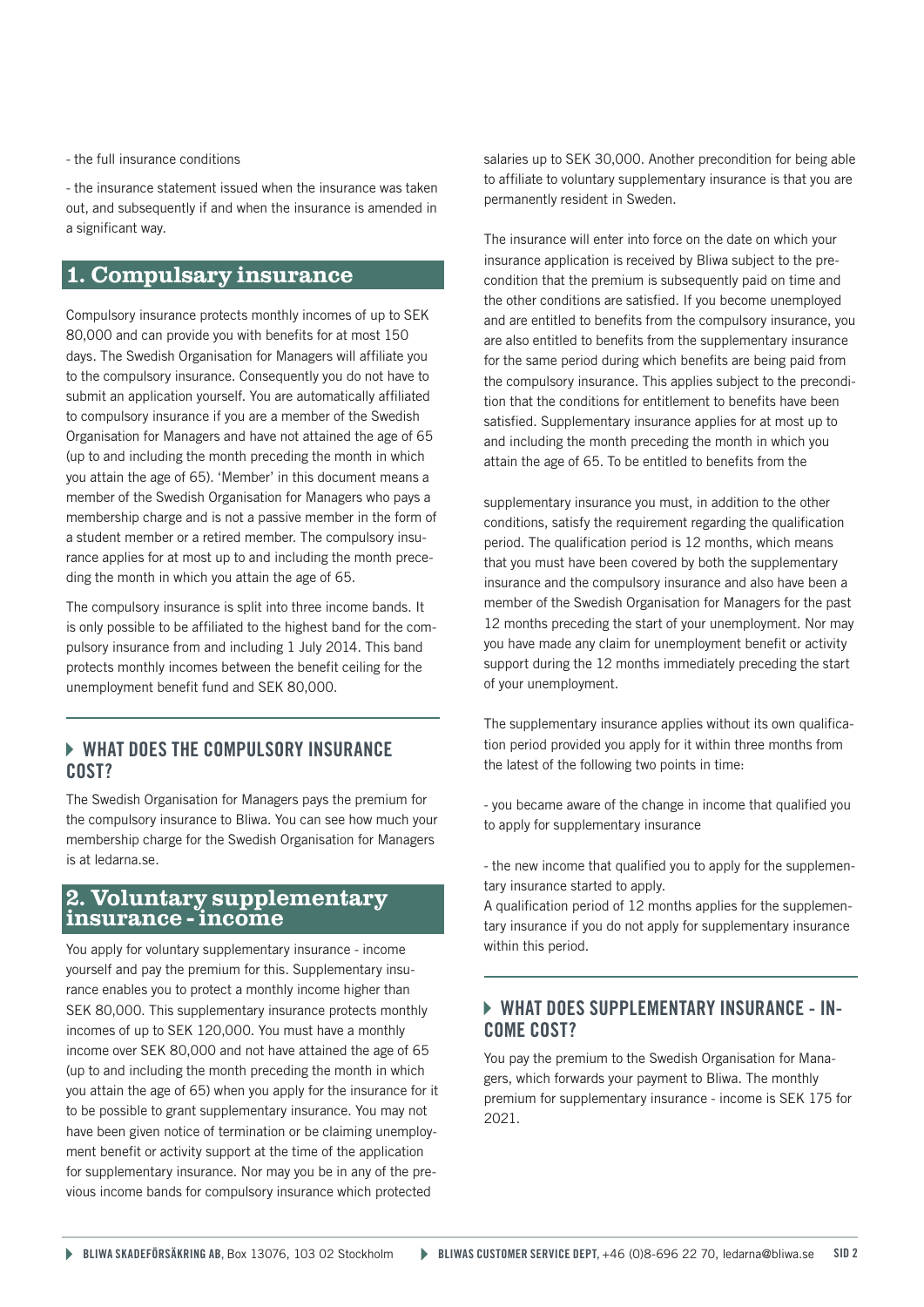# **3. Voluntary supplementary insurance - time**

You apply for voluntary supplementary insurance - time yourself and pay the premium for this. Supplementary insurance enables you to extend the benefit period for the income protection insurance by 100 days. The maximum period that can be protected is thus 250 days in total (150 days from the compulsory insurance and 100 days from the supplementary insurance). The supplementary insurance is split into two different income bands - one band that protects monthly incomes of up to SEK 80,000 and one that protects monthly incomes of up to SEK 120,000. You can only take out supplementary insurance for the income band of up to SEK 120,000 if you are covered by supplementary insurance - income or take this insurance out at the same time. The maximum benefit from supplementary insurance - time is at most as much as for the first 150 benefit days.

It is only possible to grant supplementary insurance if you are covered by the compulsory insurance, have not attained the age of 65 (up to and including the month preceding the month in which you attain the age of 65) and have not been given notice of termination or are claiming unemployment benefit or activity support at the time of the application for the supplementary insurance. Another precondition for being able to affiliate to the voluntary supplementary insurance is that you are permanently resident in Sweden.

If the above-mentioned conditions are satisfied, the insurance will enter into force on the date on which your application is received by Bliwa, subject to the precondition that the premium is subsequently paid on time.

If you become unemployed and are entitled to benefits from the compulsory insurance, payments from the supplementary insurance start immediately after the 150 benefit days have been paid from the compulsory insurance. This applies subject to the precondition that the conditions for entitlement to benefits have been satisfied. The supplementary insurance applies for at most up to and including the month preceding the month in which you attain the age of 65.

To be entitled to benefits from the supplementary insurance you must satisfy the requirement regarding the qualification period. The qualification period is 12 months, which means that you must have been covered by both the relevant income band in the supplementary insurance - time and the compulsory insurance and also have been a member of the Swedish Organisation for Managers for the 12 months preceding the start of your unemployment in order to be entitled to benefits. Nor may you have made any claim for unemployment benefit or activity support during the 12 months immediately preceding the start of your unemployment.

The supplementary insurance's income band of up to SEK 120,000 applies without its own qualification period provided you were previously insured in the income band of up to SEK 80,000 and apply for the higher band within three months from the latest of the following two points in time: - you became aware of the change in income that has qualified you to apply for the income band of up to SEK 120,000 - the new income that qualified you to apply for the income band of up to SEK 120,000 started to apply.

A qualification period of 12 months applies for the band you do not apply for the income band of up to SEK 120,000 within this period.

## WHAT DOES SUPPLEMENTARY INSURANCE - TIME COST?

You apply for supplementary insurance yourself and pay the premium for this. You pay the premium to the Swedish Organisation for Managers which forwards your payment to Bliwa. The monthly premiums for 2021 are SEK 148 for the income band of up to SEK 80,000 and SEK 329 for the income band of up to SEK 120,000.

## **4. Common provisions**

## **AMOUNT OF BENEFIT**

If you are only covered by the compulsory insurance, you can receive insurance benefits for no more than 150 days with, on average, 22 benefit days per month. The unemployment benefit fund has a qualifying period before unemployment benefit is paid out. You do not have any right to benefits from the income protection insurance

during this qualifying period. If you have taken out supplementary insurance - time, benefits can be paid for a further 100 days. Benefit from supplementary insurance - time is at most as much as for the first 150 benefit days. With income protection insurance, your total benefits for the first 200 days of the unemployment benefit fund's benefit period are up to around 80 per cent of your normal income after tax, including incomerelated benefits from the unemployment benefit fund and other benefits (such as from Trygghetsrådet (TRR)). If you have benefit days left in the income protection insurance after day 200 of the unemployment benefit fund's benefit period, the total benefits are up to around 70 per cent of your normal income after tax. If you have used up all of the benefit days for the unemployment benefit fund's benefit period and are granted a new benefit period by the unemployment benefit fund, the unemployment benefit fund may decide that the benefits shall be based on 65 per cent of your previous normal income if this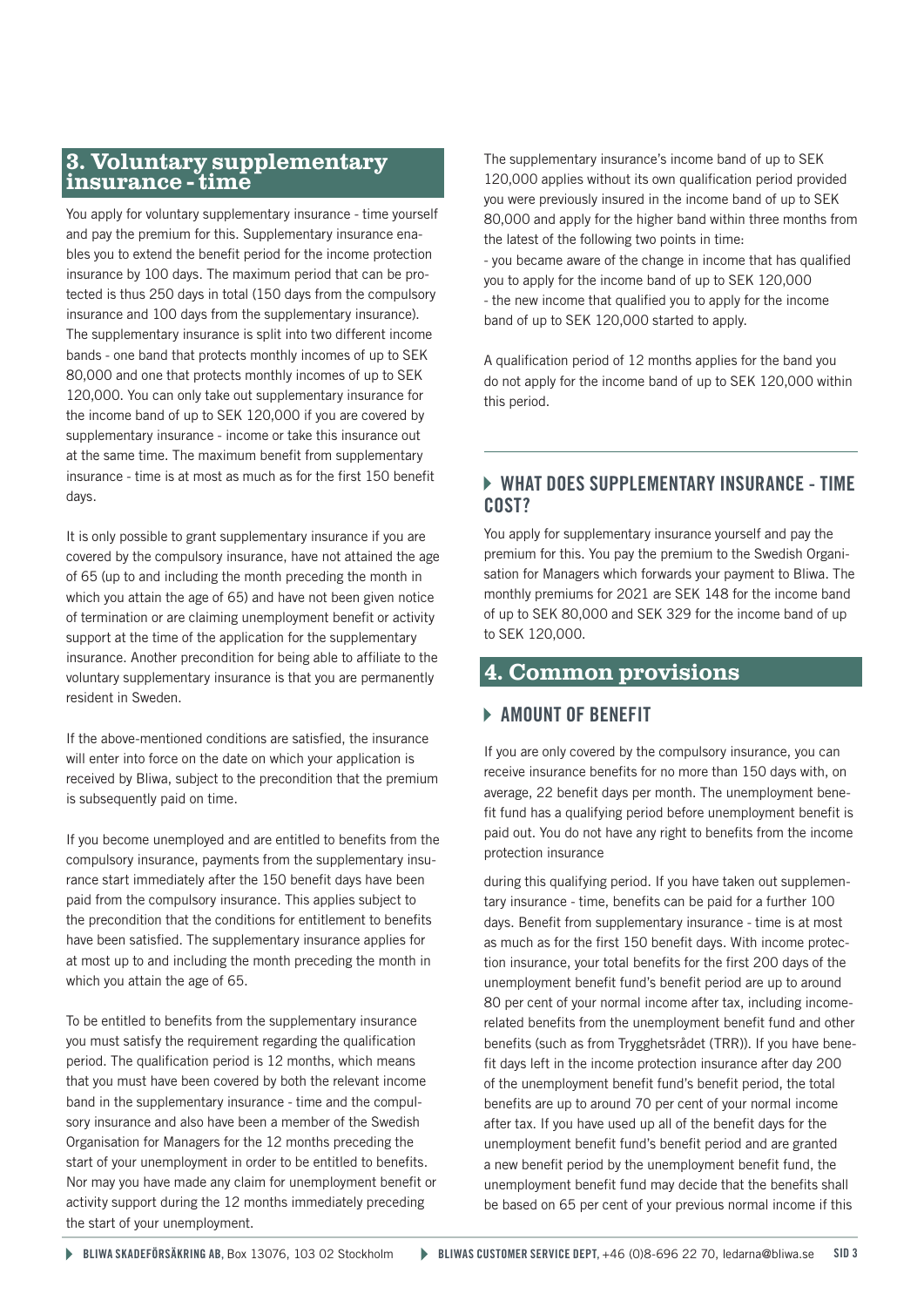is more advantageous for you than 80 per cent of the normal income that the unemployment benefit fund determines for you at the time the new benefit period is granted. Bliwa follows new decisions made by the unemployment benefit fund as regards the amount of the normal income and calculates the benefit on the basis of the same percentage rate as the unemployment benefit fund.

If you, in accordance with the Unemployment Insurance Act, only satisfy the conditions for entitlement to a basic amount from the unemployment benefit fund, you can only receive benefits of up to 80, 70 and 65 per cent of your normal income respectively. Despite this, you may receive benefits from the income protection insurance, although the total benefits may then not be as high as if you received income-related benefits from the unemployment benefit fund.

If you have a monthly income of between SEK 80,001 and 120,000 and receive income-related benefits from an unemployment benefit fund, you are required to be covered by both the compulsory insurance and supplementary insurance income for the benefit level to achieve up to around 80 (days 1 to 200) or 70 (from day 201) per cent of your monthly income after tax.

The amount of the benefits is calculated on the basis of the normal income that the unemployment benefit fund decides when the unemployment starts, in conjunction with the right to income-related unemployment benefit first arising or upon any recalculation of the normal income by the unemployment benefit fund as a result of an interruption in the payment of benefits by the unemployment benefit fund for 25 weeks or more. You can never receive benefits based on a higher income than your normal income. Nor may the amount of the benefits from Bliwa as a consequence of the income protection insurance ever be based on a higher monthly income than the income you have insured. Further information is available in the full insurance conditions. When the unemployment benefit fund determines the amount of your normal income, this is normally done based on the past 12 months. When your salary changes, it may then take up to 12 months before the amount of the normal income is the same as your actual salary.

If you are not entitled to income-related benefits from the unemployment benefit fund, the unemployment benefit fund will not determine a normal income for you. It is then Bliwa instead that determines an average monthly income on which the benefits from the income protection insurance will be based; how this is done is indicated by the insurance conditions. Bliwa also normally calculates the average monthly income based on the past 12 months. When your salary changes, it may then take up to 12 months before the average monthly income is the same as your actual salary.

A calculator is provided on bliwa.se/ledarna. You can use this to

make a preliminary calculation of the total benefits you may get from the unemployment benefit fund and your income protection insurance from the Swedish Organisation for Managers. When calculating the benefits, which will be done at the start of your unemployement, Bliwa will make a standard deduction corresponding to regular state and municipal tax in accordance with tax table 30, column 5 as benefits from the insurance, are tax-exempt and the normal income determined, alternatively the average income determined by Bliwa, is a gross amount. The full insurance conditions indicate in more detail how Bliwa calculates benefits from the income protection insurance.

See the insurance conditions for what applies when your income changes.

## **PRECONDITIONS FOR BENEFITS IN THE CASE OF** UNEMPLOYMENT

If all of the following conditions have been satisfied, you will be entitled to benefits from the income protection insurance in the event of unemployment:

- Either the unemployment benefit fund pays you unemployment benefit or the Swedish Social Insurance Agency (Försäkringskassan) pays activity support at least the same level to which you would have been entitled from the unemployment benefit fund. Activity support will be paid as a consequence of your participation in a labour market policy programme owing to unemployment.
- Your unemployment is involuntary; i.e. you have not caused your unemployment without a valid reason, in the assessment of the unemployment benefit fund. If the unemployment benefit fund decides on 'suspended days', no insurance benefits will be paid by Bliwa for the subsequent benefit period from the unemployment benefit fund. Bliwa does not make its own assessment of whether you have caused your unemployment. Instead Bliwa completely follows the assessment of the unemployment benefit fund regarding this.
- You have a normal income determined by the unemployment benefit fund or an average monthly income determined by Bliwa that exceeds the benefit ceiling in accordance with the Unemployment Insurance Act (1997:238). If the unemployment benefit fund determines a normal income for you, Bliwa always follows the decision of the unemployment benefit fund regarding this.
- You satisfy the requirement in respect of the qualification period. This means, among other things, that you were a member of the Swedish Organisation for Managers and covered by the respective insurance and relevant income band for a consecutive period of 12 months immediately preceding the start of your unemployment. 'The start of your unemploy-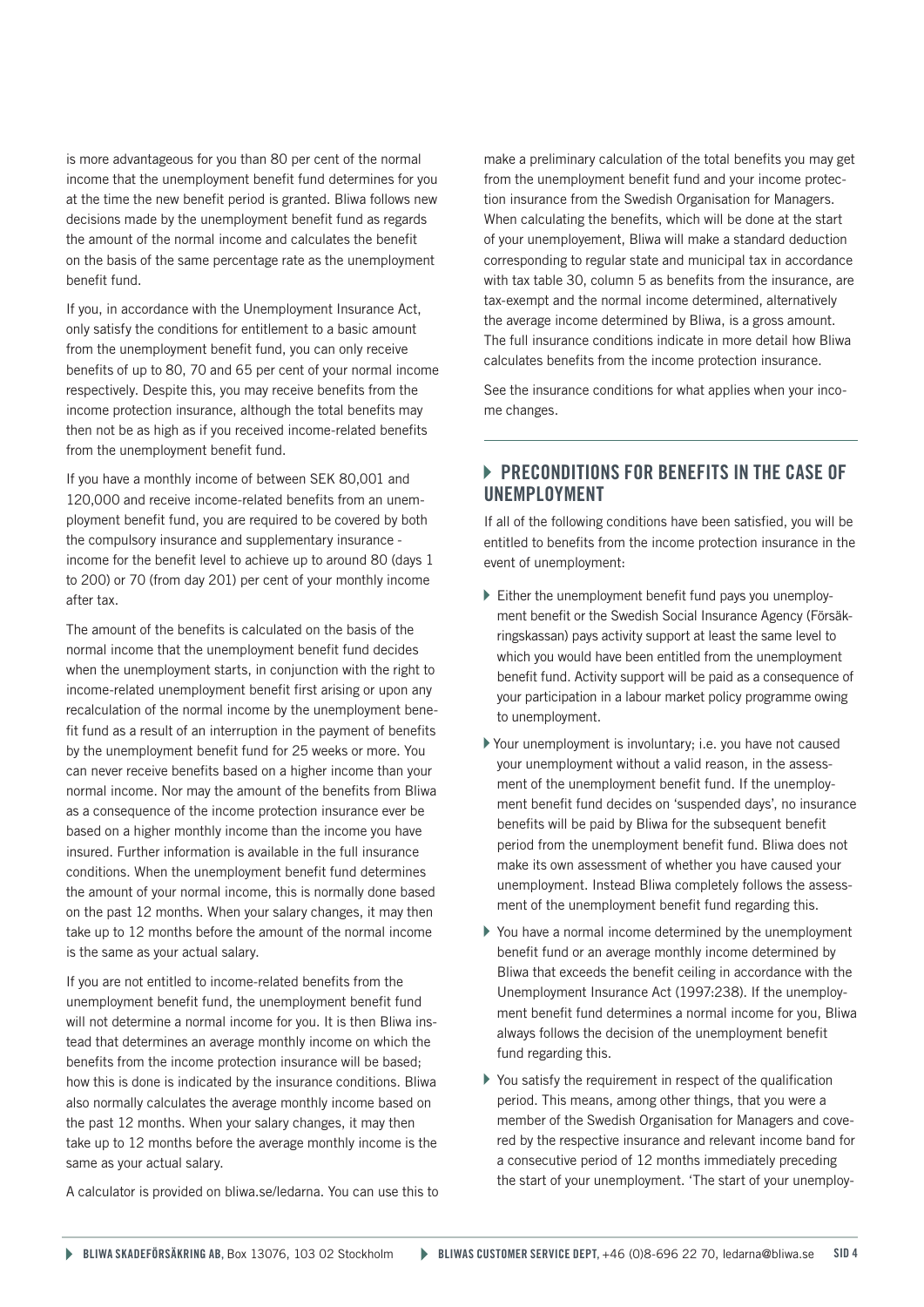ment' means the date on which you, for the first time during the term of the insurance with Bliwa and for each new benefit period from Bliwa's income protection insurance, put yourself at the disposal of the labour market by applying to the Swedish Public Employment Service (Arbetsförmedlingen) as a job seeker or the date on which you start a labour market policy programme owing to unemployment that affords entitlement to activity support from the Swedish Social Insurance Agency. You should also have no earned income and employment in respect of that part for which you are applying for benefits. You cannot receive benefits from the income protection insurance for periods during which a severance payment is made.

- $\triangleright$  You satisfy the requirement for obligation to work, which means that you have worked at least 80 hours per month for 12 of the past 18 months.
- You have not claimed unemployment benefit or activity support for the past 12 months immediately preceding the start of your unemployment.
- You must have no employment and earned income for that part for which benefits are being applied for. 'Earned income' means such income regarded as earned income by the unemployment benefit fund. You cannot receive benefits from the income protection insurance for periods when you are entitled to severance pay.
- $\blacktriangleright$  If it is likely that you satisfy the conditions for receiving benefits under a collectively agreed income security solution (corresponding to a severance payment), you must, at the request of Bliwa, be able to show that you applied for such benefits in order to be entitled to benefits under the income protection insurance with Bliwa
- You have made a written application for benefits from the insurance. You can apply directly or print out or alternatively order a standard form at bliwa.se/ledarna.

Please note that your entitlement to benefits from the compulsory insurance and supplementary insurance products is assessed separately.

In the event of unemployment, you have a requalification period of 12 months if you have received benefits for the entire benefit period and subsequently became unemployed again.

## **EXT HAVE YOU PREVIOUSLY BEEN COVERED BY** INCOME PROTECTION INSURANCE?

*Previous income protection insurance via another union*

If you have recently become a member of the Swedish Organisation for Managers but were previously covered by equivalent income protection insurance via a trade unionen other than the Swedish Organisation for Managers, you can be credited

for the qualification period from the previous insurance if you become unemployed. You can see what insurance is regarded to be equivalent at bliwa.se/ledarna. In order to be credited for the qualification period for the income protection insurance's compulsory insurance from another union, there is a requirement that the previous income protection insurance and membership of the other union applied without interruption up until membership of the Swedish Organisation for Managers and the compulsory insurance with Bliwa started to apply. In order to be credited for a qualification period from another union's voluntary supplementary insurance, you must apply for supplementary insurance from the Swedish Organisation for Managers within one month from when you became a member of the Swedish Organisation for Managers and were affiliated to the compulsory insurance. A qualification period may be credited from insurance that Bliwa considers to be equivalent.

If you have previously been covered by compulsory insurance via another union for more benefit days than the compulsory insurance from the Swedish Organisation for Managers, you can still receive benefits for the same number of days if you take out the voluntary supplementary insurance - time within one month from becoming a member of the Swedish Organisation for Managers. You will then be credited for the qualification period from the previous union's compulsory insurance for your voluntary supplementary insurance - time with the Swedish Organisation for Managers. You may then receive benefits of up to the same number of benefit days as the previous union's compulsory insurance, though for no more than 250 days. In order for this to be possible, you must take out the voluntary supplementary insurance within one month from becoming a member of the Swedish Organisation for Managers and starting to be covered by compulsory insurance from the Swedish Organisation for Managers. If you do not do this, you cannot be credited for the qualification period in this way.

You may be entitled to benefits from the income protection insurance from the Swedish Organisation for Managers if you previously received benefits from income protection insurance by which you were covered before being covered by the income protection insurance from the Swedish Organisation for Managers and become unemployed again within 12 months from when your previous unemployment ceased. However, this requires that the preconditions specified in the above paragraph have been satisfied and that you have not received benefits for all of the benefit days under the previous insurance.

## **WHEN THE INSURANCE CEASES**

The insurance applies for at most up to and including the month preceding the month in which you attain the age of 65. The insurance also ceases to apply if the group agreement between Bliwa and the Swedish Organisation for Managers ceases, if you are no longer a member of the Swedish Organisation for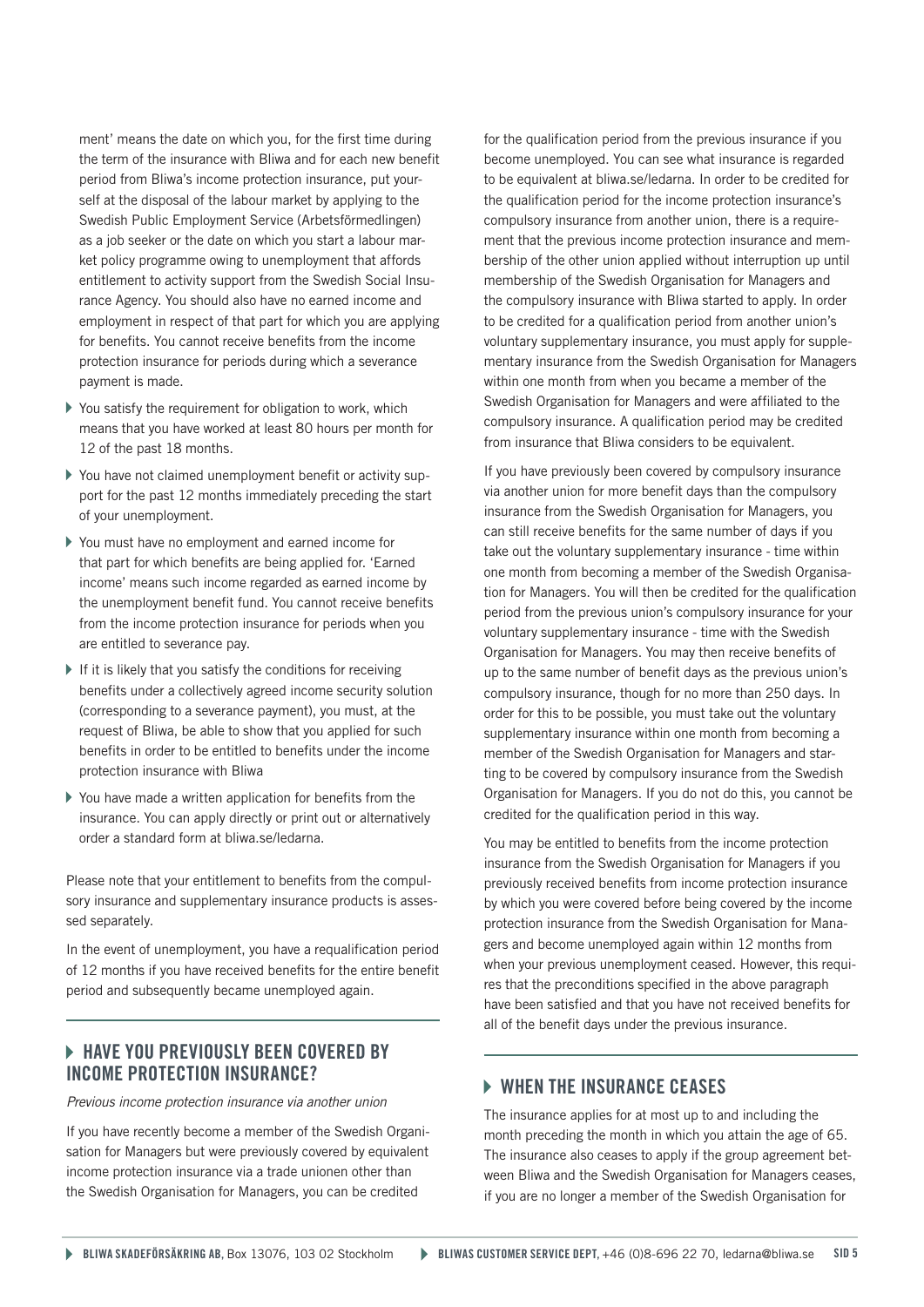Managers or if Bliwa has given notice terminating the insurance because the premium has not been paid on time. You can opt to waive the insurance protection from the compulsory insurance. However, this does not mean that the obligation to pay the premium ceases. You can give notice terminating the supplementary insurance at any time. If the compulsory insurance ceases, notice is given terminating the supplementary insurance products at the same time. The insurance does not include extended cover protection.

## **EQORDINATION AND RECOVERY**

Benefits from the income protection insurance from the Swedish Organisation for Managers are coordinated with other benefits that you receive as a consequence of your unemployment (from the unemployment benefit fund or other insurance such as Trygghetsrådet) or national pension granted, so that the total benefits do not exceed the following levels for the normal income determined by the unemployment benefit fund or the average monthly income determined by Bliwa:

- ▶ 80 per cent (days 1 to 200 of the unemployment benefit fund's benefit period)
- ▶ 70 per cent (from day 201 of the unemployment benefit fund's benefit period)
- ▶ 65 per cent (for example, if the unemployment benefit fund granted you an additional benefit period, and this is more advantageous for you. See above under 'Amount of benefit').

Bliwa always follows the unemployment benefit fund's decisions about the various levels when making decisions about income-related benefits from the unemployment benefit fund. In all cases, Bliwa will make a standard deduction from the normal income determined by the unemployment benefit fund or the average monthly income determined by Bliwa corresponding to regular state and municipal tax in accordance with tax table 30, column 5. This coordination rule may mean that you do not receive full benefits from the income protection insurance. Bliwa is also entitled to recover benefits paid in excess of 80, 70 and 65 per cent respectively of your normal income or the average monthly income determined by Bliwa according to the standard deduction described above.

## **5. Other provisions**

#### Tax on income insurance

Benefits from the insurance are tax-exempt.

#### Legal representative

The insurance does not compensate the cost of a legal representative.

#### Time limit

A party who wishes to receive insurance compensation or other insurance cover must institute proceedings against Bliwa within ten years from the date when the circumstance in respect of which the insurance agreement affords a right to such cover occurred.

If a party who wishes to have insurance cover has presented a claim to Bliwa within the period prescribed by the first paragraph, the time limit to institute proceedings is always at least six months from when Bliwa has given notice of the final position it has adopted on the claim. The right to insurance cover will be lost if proceedings are not instituted in accordance with this clause.

#### Insurance conditions

This is a brief description of the income protection insurance from the Swedish Organisation for Managers. You can print out the full insurance conditions at bliwa.se/ledarna or order them from Bliwa.

#### Term of insurance

The term of insurance is the period during which you are covered by the insurance. The insurance applies for no more than 4 months at a time. However, the first term of insurance for new policies runs until the end of the term of your current insurance, i.e. up to and including either 30 April, 31 August or 31 December of the year in which the insurance was taken out. Bliwa may give notice terminating the insurance or amend the insurance conditions and the premium in connection with renewal of the insurance

#### Applicable law, etc.

The insurance is subject to the Insurance Business Act (2010:2043), the Insurance Contracts Act (2005:104) and Swedish law generally. Bliwa provides insurance conditions and all other information in Swedish. Any legal proceedings concerning these conditions or the insurance in some other respect shall take place in Sweden, applying Swedish law.

#### Processing of personal data

Bliwa protects your personal privacy. All processing of personal data is performed on the basis of applicable legislation, recommendations issued for the industry and Bliwa's internal rules. You can find out more about how Bliwa processes your personal data at www.bliwa.se/personuppgifter. Here you can also find out what rights you have in relation to us. Please contact Bliwa if you would prefer to have this information sent to your home.

#### Cooling off period

If you have taken out voluntary insurance, you are entitled to withdraw from the insurance agreement ('cooling-off period') within 30 days from the date on which you received the insurance documents and information that the insurance agreement started to apply. You must notify Bliwa if you wish to exercise your cooling-off right. You are also entitled to give notice termi